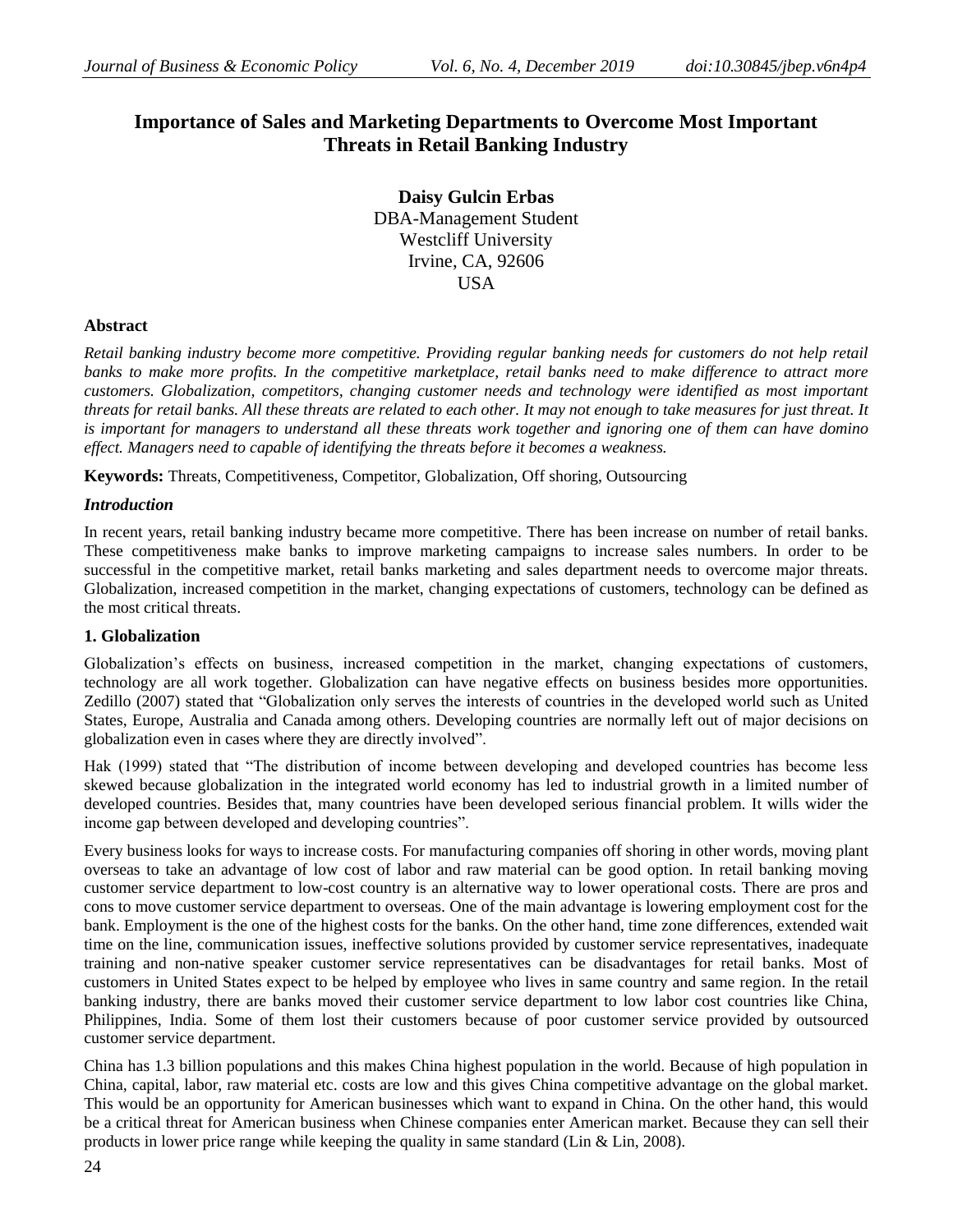Expanding internationally is cost for company but if it is well-planned and done systematically, this will return as sales and profit to organization in a longer-term. There are also successful US companies which failed in overseas. In retail banking industry, successful expansion requires well-trained, knowledgeable employees and managers, adequate system, good location, high number of ATMs and successful marketing strategy in order to enter new market.

## *2. Competitors*

Competition from both regional and foreign organizations are amongst top five threats (Pechet, 2012). When a competitor releases a new product or start a new marketing campaign or enter to new market, business needs to take actions to keep up and protect its place in the market or to compete with competitor. This is a critical threat for both business and managers. It is sales and marketing manager' responsibility to find a solution. Competition in the market effects customers buying decisions. When a competitor sells similar products for better price or launch a better product, this might cause loss of customers. But when competitor takes an action, this increases sales and marketing managers goals, expectations and work load. In order to keep existing customers, sales manager needs to find a way while increasing motivation of employees and satisfaction of customers.

In retail banking industry, one of the most effective marketing campaign is to offer free an account or when a customer satisfied some requirements, a customer would get some money. Refer a friend is also other effective marketing campaign in retail banking. When couple banks offer similar campaigns, it is hard for banks to gets customers attention. When there are similar options provided by financial institutions, customers go with other benefits that bank can offer. These includes, better interest rates, developed ATM network and customer service. Some banks started to get involved more community events. Increasing Corporate Social Responsibility- CSR awareness also one of the other techniques that banks use to get customers attention.

### *3. Changing Customer Expectations*

In retail banking business, customers are key and everything starts with customers' satisfaction and loyalty. Customer expectations and satisfaction effected by competitors marketing decisions, usage of technology and social media, effects on globalization, employees' trainings, abilities and knowledge. Carper (2010) argues that " Customer service often decreases as companies pay for their goods and services to be provided from a foreign business".

In retail banking industry, factors like innovation, technology, new regulations, changing customer expectations, put sales margin on risk and makes banks to look for different ways to increase income. In the banking industry success based on retention of profitable customers, create life-long relationships, gain their trust, constantly meet their expectations for customers and for their household. For success, both products and service have to meet customers current and changing expectations (Opperman, 2011).

Meeting expectations requires in the first instance a comprehensive, 360-degree view of each customer, so when interactions are initiated there is enough understanding for an accurate response. Second, business leaders must consider the viability of instant responses from a human workforce. Matching expectations will have a considerable impact on customer lifetime value and churn, given 80% of consumers' report that immediate responses to requests influence their loyalty to a given brand (Johnson, 2017).

On the other hand, understanding target customers' needs and continue to meet with their expectations are important. When a bank does not pay close attention to customers changing needs over the time, this might lead to loss of loyal customers. Missing this step can be a threat for sales and marketing department. Marketing and sales departments constantly need to follow trends, make surveys and stay top of new technologies. Companies need to put themselves in customers' shoes to understand customers' perspective. When bank slook from customers stand point, banks' managers would understand importance of showing respect to customers. Businesses also want their products and services work properly. Companies need to meet consumers' changing expectations and not make consumers to find a better alternative. When customers' satisfaction level is changing, company needs to analyze what caused this change. It is important to figure out reasons before it leads to potential loss of business (Parke, 2012). New trends effected retail banking industry. Some of the customers do not prefer to go to the branch to make their usual banking transactions. It is more convenient for them to make certain transaction thru online or mobile banking. Banks need to watch changing customers need closely.

### *4. Technology and Innovation*

In globalization world, technology plays vital role. If a bank does not invest in technology, this is a threat for sales and marketing department. Every day new technology takes over old methods. New technologies are more user friendly and attracts more customers. Investing in technology can be costly for organization but this would pay off in longer term.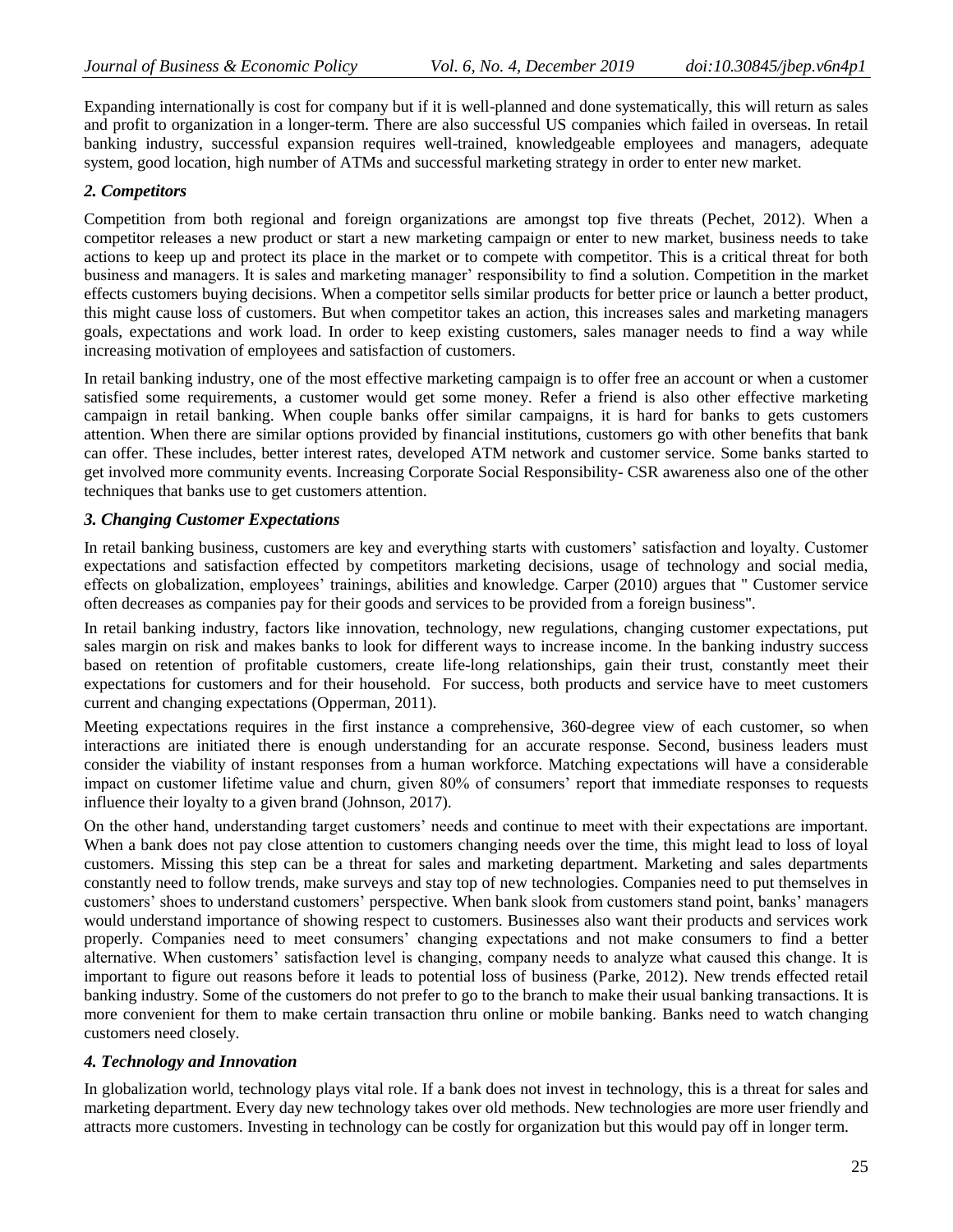Cloud computing is becoming new trend. Information technology managers must learn this new technology to protect their company's interest. All of the innovative companies take an advantage of new technology and this would give them advantage in the market. Companies which fails to learn this new technology will be outdated soon and maybe their business fail (Linthicum, 2010).

In recent years, like other businesses, way of retail banking work changed. Almost all banks in United States use computer programs to conduct daily business activities. Usage of latest version of banking system provides better customer experience. The system which freeze and does not work efficiently takes longer time, this would cause dissatisfied customers. It is important to invest in good software program for retail banks. Recently some retailers in United States closed their stores and continue to do business online. This helps organizations to save on labor costs, rent, utility bills etc. On the other hand, since stores are not visual in daily life, marketing and sales department needs to work harder to attract customers.

Mobile banking and its features has become important for most of customers. Mobile banking provides transfers between accounts, see transaction history, make check deposit etc. Technology and innovation effects both online and mobile banking. There are customers see some banking features on some online or TV advertisement and ask for it. If the bank does not provide that feature yet, it may consider as old fashion bank. This is not a good reputation especially such a competitive retail bank industry. Marketing department needs to pay close attention to competitors products and service along with newest technology in the industry.

Researcher experienced that one customer changed primary bank because other bank offered online wire transfers and mobile deposit options. Other customer moved all of the funds to different institution because other institution offered chipped debit cards and more Atm network. This shows importance of technology and innovation.

Dealing with threats is one thing but if companies are not able to identify their competition than it can cause serious consequences. In recent years, technology and internet have change the way business is conducted. Many companies were caught napping with respect to competition coming from the internet. Retailers like Wal-Mart and Target are facing competition from online retailer [Amazon.com.](http://amazon.com/) Companies see competition in a direct format. This direct format consists of industry structure, number of players, entry-exit barriers, business model and ability to globalize. Market looks at competition in much more holistic manner where different products can satisfy a similar need (Management Study Guide, 2017).

### *5. Role of Management*

Sales and marketing managers need to use skills, abilities, position, resources and experiences to reduce negative effects of treats before they become weaknesses. Swot analysis is a great tool for manages to identify strengths, weaknesses, threats and opportunities. Sales and marketing managers can take an advantage of strengths and opportunities while deciding marketing plan and campaign. Not all of treats can be prevent by managers' efforts. There are external treats that sales and marketing manager does not have control over.

It is also important for managers to educate themselves and attend trainings. Managers also need to communicate efficiently with their employees to work as a strong and successful team. Sales and marketing managers need to communicate with upper management to have them make budget for marketing campaigns.

Senior managers often describe the working relationship between Sales and Marketing as unsatisfactory. The two functions, they say, under communicate, underperform, and over complain. Not every company will want to—or should—upgrade from defined to aligned relationships or from aligned to integrated relationships. But every company can and should improve the relationship between Sales and Marketing. Carefully planned enhancements will bring salespeople's intimate knowledge of your customers into the company's core (Kotler, Rackham & Krishnasamy, 2006).

### *Conclusions*

The purpose of this research was to define most important treats in sales and marketing department and to analyzesales and marketing departments' role to overcome most important treats in retail banking industry. Competitors, globalization, technology and changing customer expectations are the most important threats for sales and marketing department management. If a retail bank use technology efficiently and follows-up new trends occasionally, this would be help the bank stay competitive in the market.

Globalization has both advantages and disadvantages. While it causes high unemployment rate in developing countries, developed countries take an advantage of low cost labor and raw material. In retail banking industry, globalization might have disadvantages. Most of customers would not feel comfortable when their money is managed by someone from overseas or when a customer calls a call center, customers are not happy to hear non-native speakers over the phone. All these things adds up quickly and affects bank's customer portfolio.